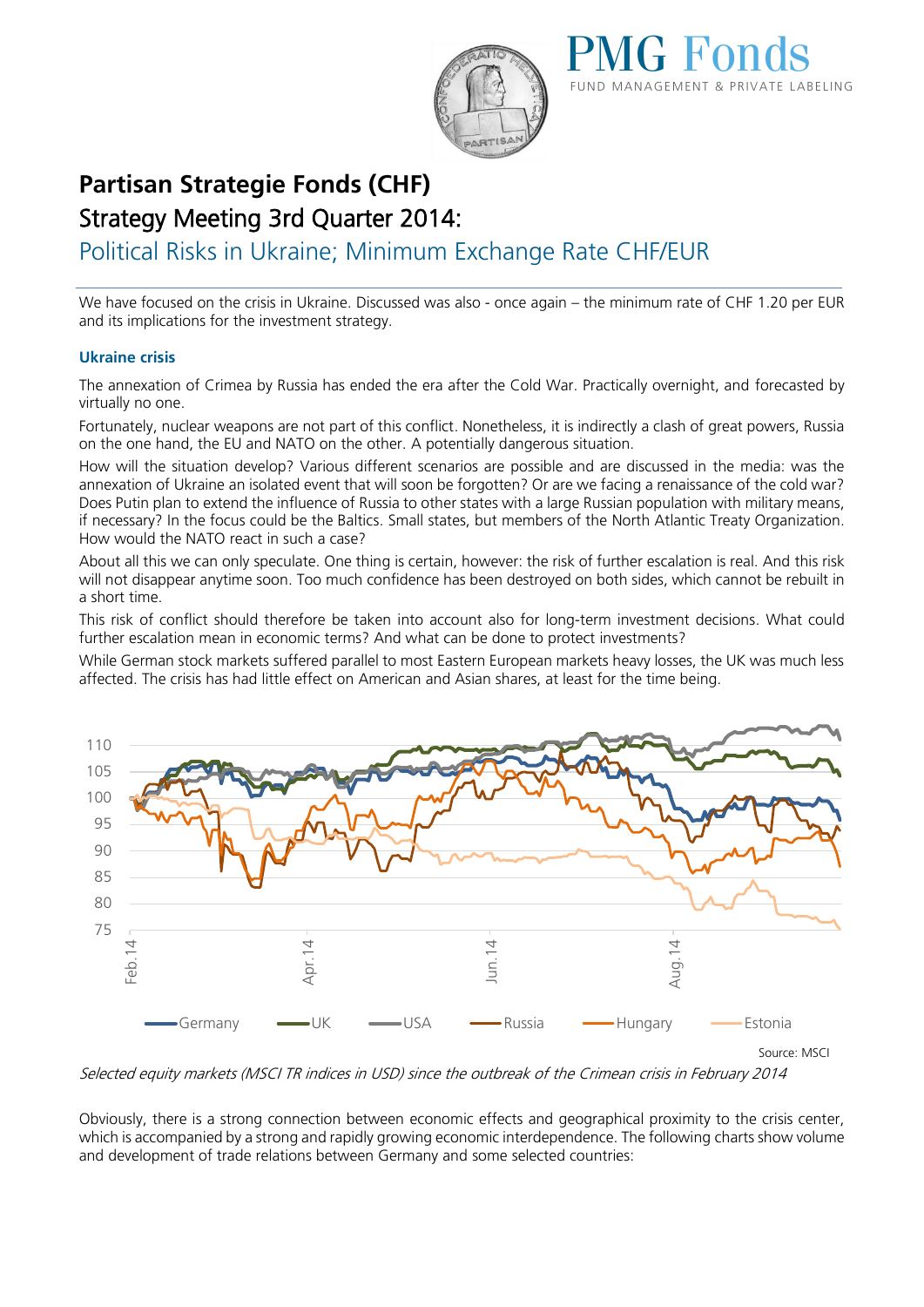

Imports + Exports from/to Germany, 2013 in billions of EUR

The trade volume of Germany with Russia is still relatively low. However, for the of equity markets expectations for the future development are crucial. And an extrapolation of the trade volumes over the past decade clearly suggests how important Russia could become in the foreseeable future, or which trade potential could be affected by an escalation of the conflict, respectively. For this reason, the sensitive reaction of the German stock markets comes as little surprise.



Imports + Exports from/to Germany: development since 2001

#### **Consequences for the Partisan Investment Strategy**

What is to be done? The fact that no one had foreseen this conflict, demonstrates how crucial diversification in an uncertain world is, once more. In the concrete case, people who had invested their money in Eastern and Central Europe, suffered significant losses. The one who had spread his investments over the world, had marginal losses only, at least up to now.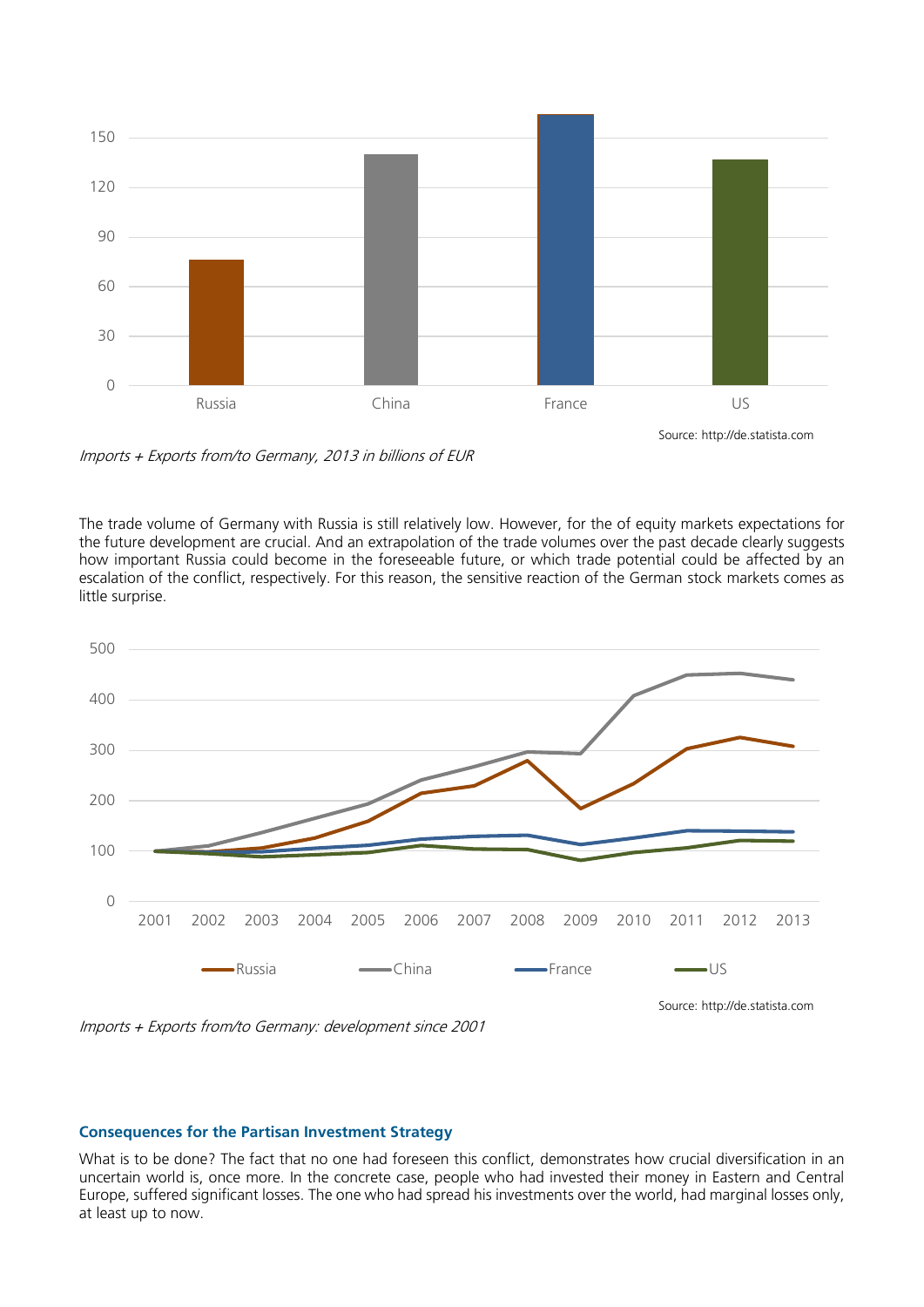The increased likelihood of conflict justifies a gradual adjustment in the regional weightings of stakes in equity markets. For the scenario of a further escalation, we consider the risk of very significant losses on German shares as large. For this reason, we have moved the weight within Europe from Germany (-2%) to UK (+ 2%), away from the geographical center of the crisis.

Furthermore, we have increased the exposure towards the USD by 3%. We believe that the USD would serve as a safe haven currency in case of an escalation and thus has a certain insurance function. The shift is financed at the expense of EUR, which we justify with the current monetary policy of the Swiss National Bank.

### **Developments on the CHF currency front**

In September 2011, the Swiss National Bank has set the exchange rate against the EUR to a minimum of CHF 1.20. To enforce this the SNB "is prepared to buy foreign currency in unlimited quantities"<sup>1</sup>. This far-reaching measure was taken in the wake of a strong appreciation of the Swiss franc related to the crisis in the euro area, which put the Swiss export industry under pressure. The SNB was assuming a massive overvaluation of the Swiss franc at that time. However, in the meantime, the EUR has not recovered as hoped. On the contrary, it has devalued further, in particular against the USD. In order to enforce the minimum CHF/EUR exchange rate under these circumstances, the SNB had to purchase large amounts of foreign currencies. As of August 2014, it had accumulated enormous foreign currency reserves to the equivalent of nearly 500 billion CHF.<sup>2</sup>

In recent months, the EUR - and thus also the CHF - significantly devalued against the USD, again. We assume that the repeal of the minimum exchange rate would result in an immediate and strong appreciation of the CHF. Not only would this mean enormous losses on the large currency reserves, but the SNB would come under high pressure from the export industry once again. We doubt that the SNB would take this decision under such circumstances. The SNB has become a prisoner of its own measures.

This is also being confirmed by capital markets, in particular by the strong convergence of long-term interest in EUR and CHF: the yield spread between 10-year Swiss and German government bonds has narrowed to only 0.4%.



Source: Telekurs

The convergence of long-term interest rates (here 10-year swap rates) since the introduction of the minimum exchange rate (vertical line) is a clear indication for the CHF approaching the EUR on a long-term basis.

-

<sup>1</sup> Press release from the Swiss National Bank on September 6, 2011

<sup>2</sup> Swiss National Bank: Bilanzpositionen der SNB per Ende August 2014.